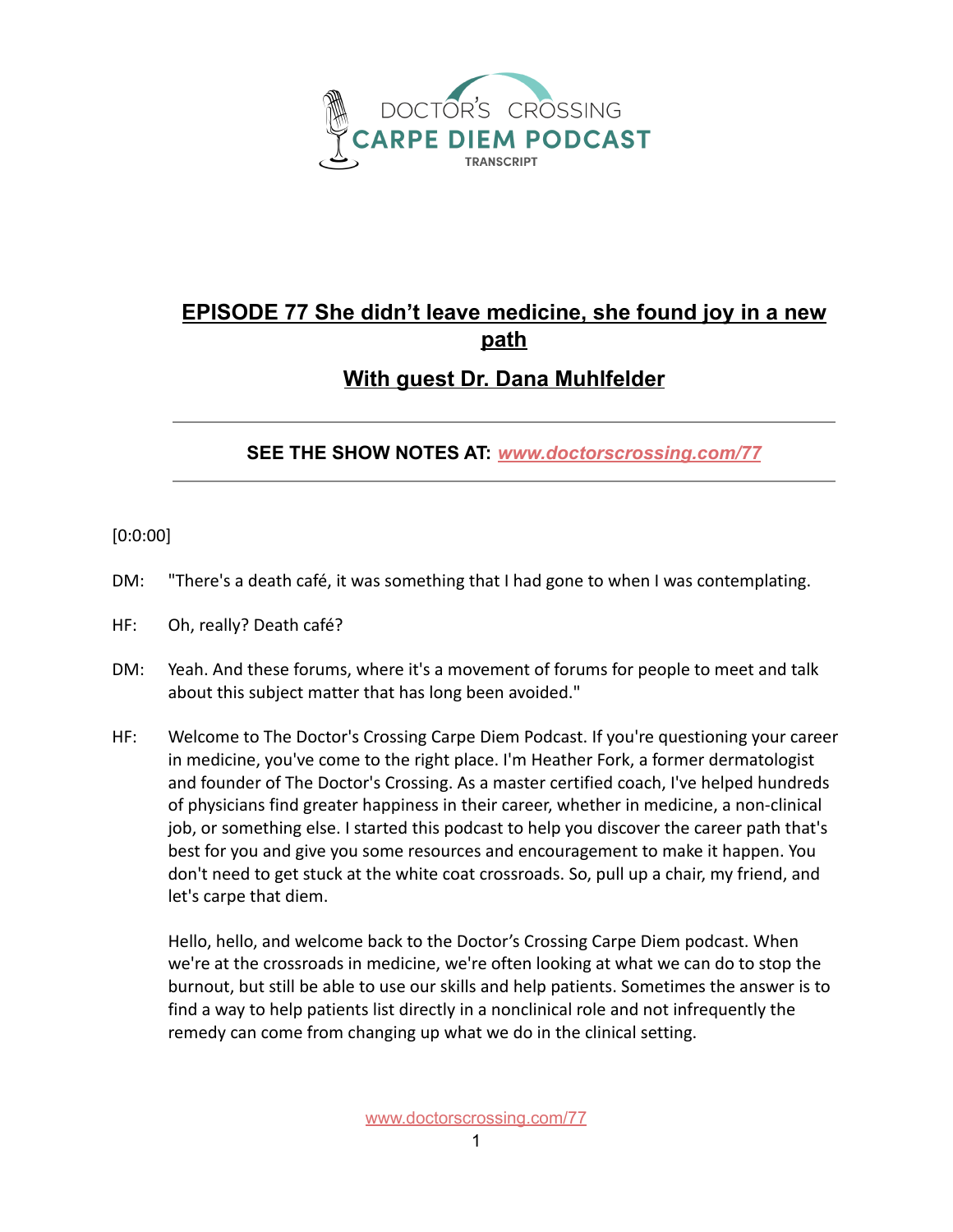

Our guest today found her answer by combining two very different ways of caring for patients. Her name is Dr. Dana Muhlfelder and she is an emergency medicine physician who began her path out of burnout by doing a fellowship in hospice and palliative care.

Dana currently splits her time between working in the emergency department and doing hospice and palliative medicine. We're going to hear her story and learn how she combines these very different roles in her new career configuration.

Dana will help us understand more about the area of hospice and palliative medicine, as well as what the training involves and why she finds this work so rewarding. She'll also give us some tips for exploring hospice and palliative medicine if this is of interest. I'm very excited and honored to welcome Dr. Dana Muhlfelder to the podcast. Hi Dana.

- DM: Hey, Heather. Thanks for having me.
- HF: Oh my gosh. Thank you. I've been looking forward to this for a while and it's going to be a good ride I know, because when we talked before, I could just feel how connected you are to this direction. And I think it's going to really be very informative. So, I'm excited.
- DM: I hope I can help in any way.
- HF: Yes, I'm sure you will. What I'd like to do is go back in time to 2015 when you first reach out to me. You were finishing up residency in emergency medicine, and I'd love it if you could take us there and catch us up to the present.
- DM: Sure. It feels like quite a long time at this point, but I know it hasn't been that long. I guess I can start with my story. I went into ER as a very ambitious adrenaline junkie sort of personality. In med school, I came to Tulane in New Orleans and just fell in love with the high intensity of ER and pursued that residency. I ended up matching in New York in Brooklyn. I did a four-year academic residency there.

But in doing it, it wasn't exactly what I had expected. I would say a few years in or even just by day one, something didn't feel right. I struggled a lot with burnout and really had a lot of emotional trauma I would say from my time there. I was hoping and looking for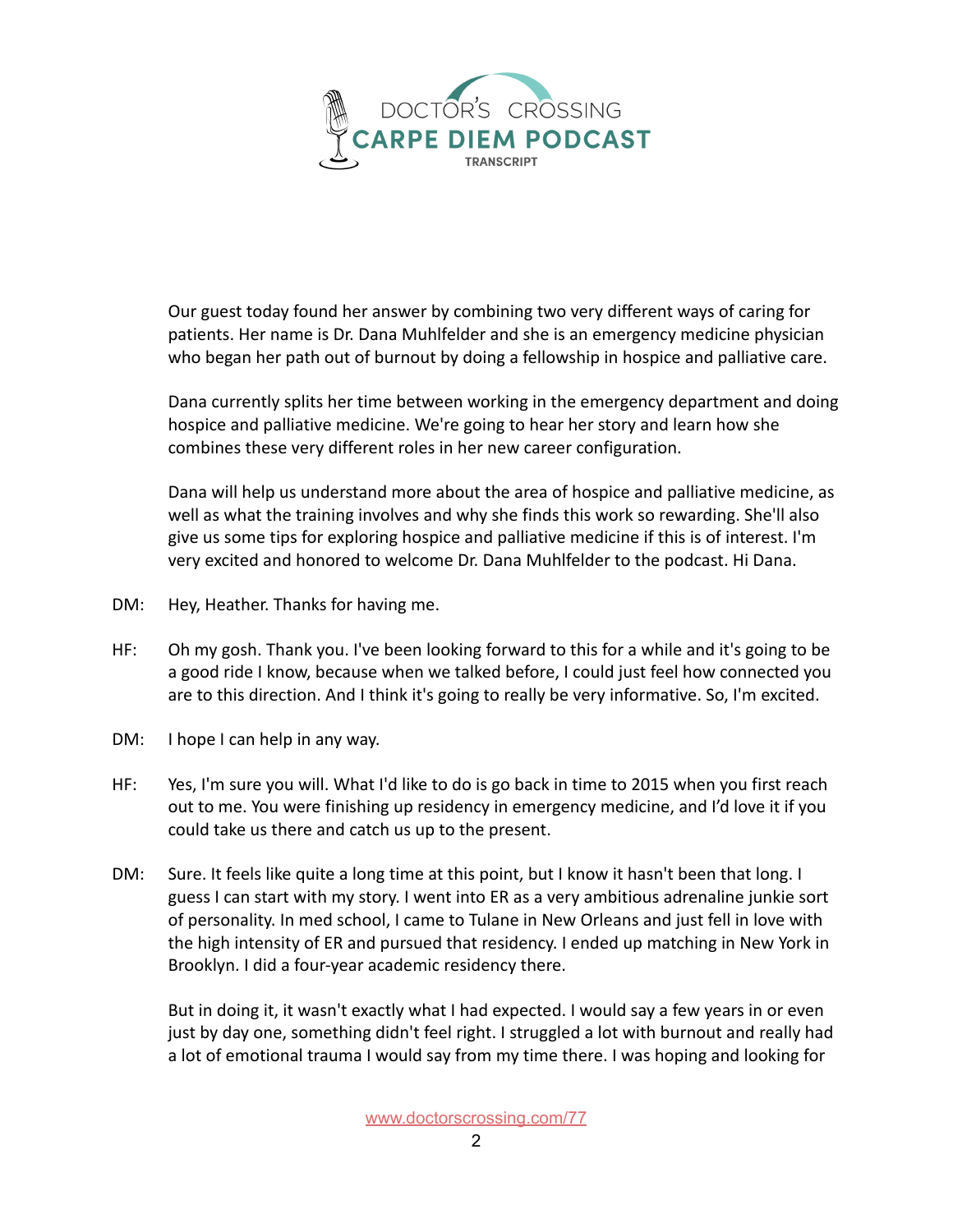

help at the end of my residency, thinking that just becoming an attending would solve everything.

That's when I reached out to you when I was making some of those decisions about where to practice and what setting and what type of environment I was looking for. And so that's when we first got in touch. I moved back to New Orleans and took a job in emergency medicine and have been working as an attending since residency. That's been about six years at this point, but I also knew very quickly once I was doing the attending job, that something just wasn't right either.

I've struggled with ER at times for many different reasons that we can get into or not. But I knew I had to make a change at a certain point. Since the beginning of medical school, I was always interested in talking about end-of-life care. And I didn't even realize that the hospice and palliative specialty existed, or that it was something I could go into. But in training I gravitated towards very sick patients and really valued my time spent at the bedside, talking with patients, navigating their end-of-life care or talking about code status. And I could just tell that this was something that I was interested in. And if you want, I can kind of give you my story of how I ended up deciding to go into it.

- HF: I think that would be great because there's sort of the one theme of emergency medicine just didn't feel right. But then there were these dots that connect you to this direction of palliative and hospice medicine that you were noticing early on. So yeah, follow that trail, the breadcrumbs of getting into this new direction.
- DM: Yeah. And I don't know at what point I reached out to you, kind of our second rendition, but I was just struggling with ER of not feeling fulfilled, dealing with the burnout of having the same day to day job and not really thinking that this was the right fit. And I started similarly to residency. I still really enjoyed having end of life conversations and was looking more into palliative medicine and trying to see if I could work at a hospice company or looking for outlets.

I could tell that I had a passion for this aspect of medicine. And one day I was out for a run and I literally ran into an attending that I had had in medical school that I hadn't seen. And at that point probably six years or so, I told her a little bit what was going on. And she just happened to mention that she was starting a hospice and palliative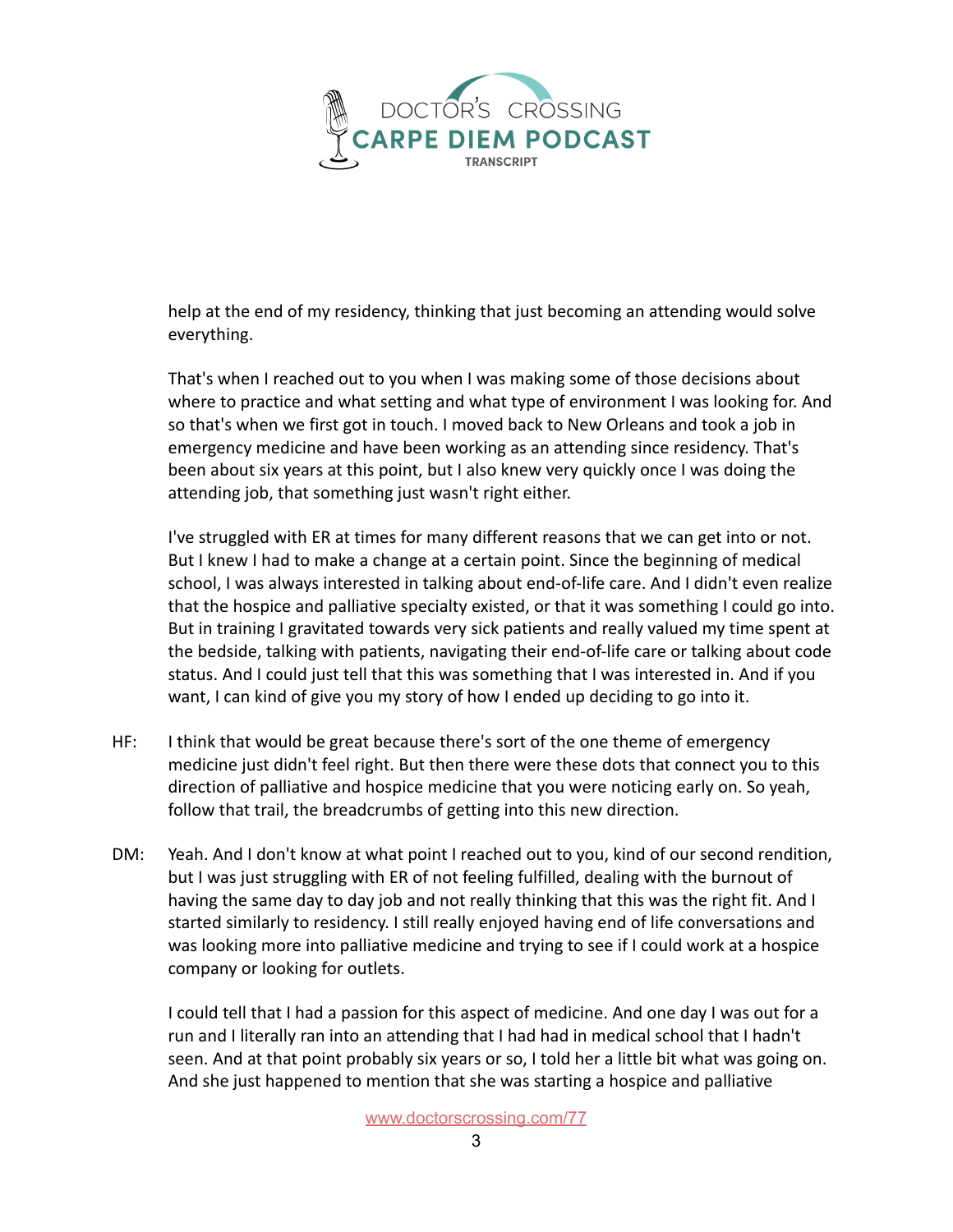

fellowship here in New Orleans. I was like, "Well, I'm just going to have to be your first fellow."

- HF: That is crazy. Literally you just ran into her and you hadn't seen her in over six years.
- DM: Yeah. I know. Sometimes things just seem to work out. It's all about the right place at the right time.
- HF: That is incredible serendipity. What are the chances of that happening and her wanting to start this fellowship?
- DM: Right. Right. And it did feel serendipitous, the whole process. I was just so excited about interviewing and meeting other providers that were doing hospice and palliative. It just felt so right.
- HF: Such a contrast.
- DM: Yeah. Yeah. It's obvious. I was in the first class of fellowship trained hospice and palliative care docs in Louisiana.
- HF: Wow. Made for you.
- DM: I don't know, I have to ask her, but we were the first class and I think I was really lucky that they carved out a non-traditional path for a bunch of us, because all of us had already been out practicing. I was able to do the fellowship part-time for two years. And I finished that in May and I'm now working, doing 50% ER, and 50% palliative care.
- HF: I love your story. It's really telling because that phrase something's not right is something I can really identify with and a lot of other people and whether it's your career or whether it's a relationship. And you may not even be able to completely put your finger on it, but it's a feeling.

Knowing what you know now, do you have a way of sort of briefly helping us understand what wasn't right about emergency medicine and what is right for you about hospice and palliative care?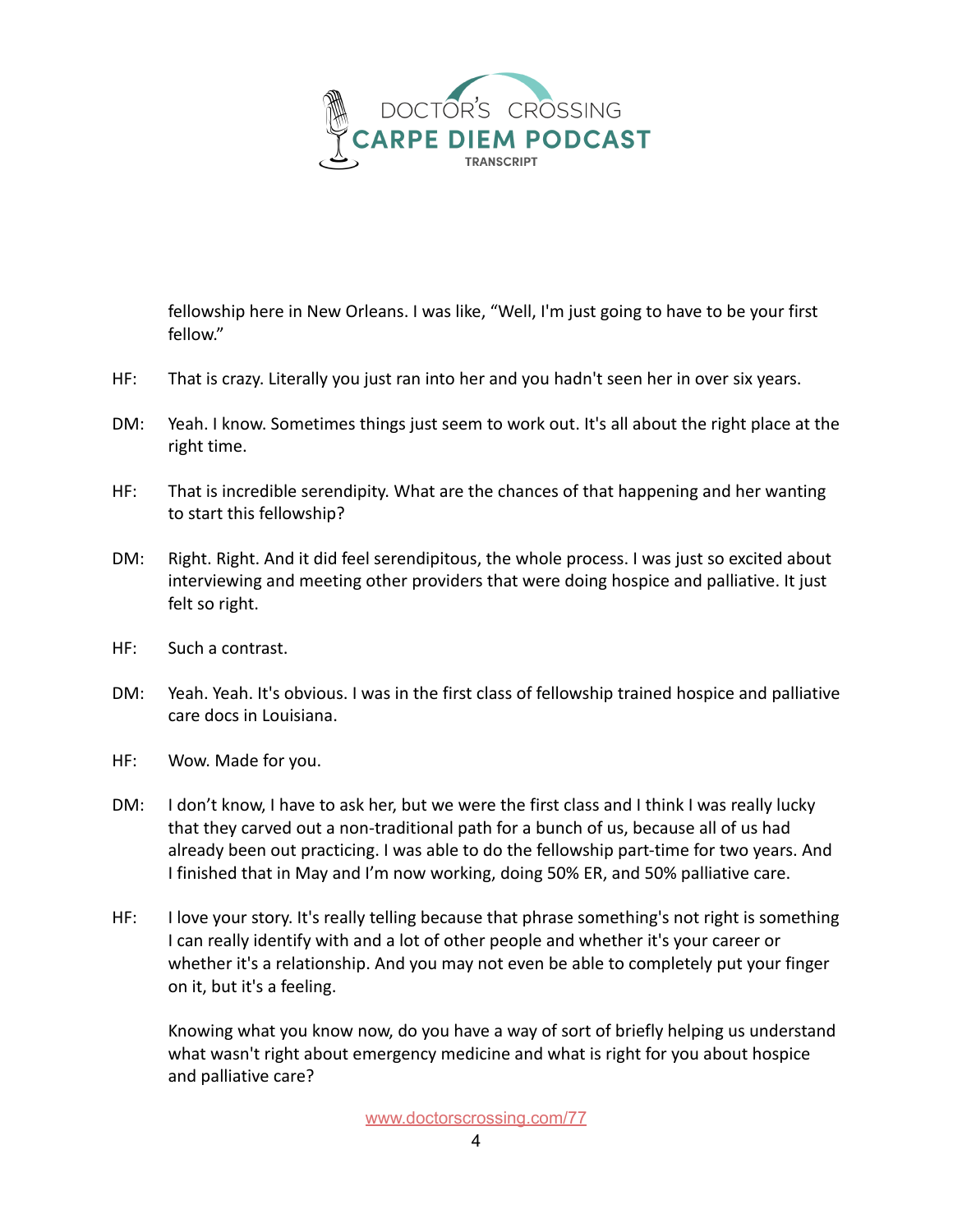

DM: Yeah. I've thought a lot about my path. I think it had to work out the way it had to work out. From my experiences doing ER, it led me to palliative but in terms of fit, there's just this component of people talking about flow. This idea when I'm having a conversation with a family about someone who's maybe imminently dying in the ER, I feel fulfilled when I come out, like I'm connecting with people in a way that I don't feel when I'm fixing a blister or a broken arm.

I can do those things, but like that intimate connection is something that I find really gratifying. And I was coming home from shifts and the shifts that I would have where I had one of these intense interactions. Like I took that away and that was a good shift. And so, it was just so obvious to me that I needed something a little more intimate. And I do think this saved my career. I don't know that I could have continued doing purely ER.

- HF: I'm curious when you think about having these end-of-life discussions, what is it that's so powerful for you, Dana?
- DM: Oh, that's a good question. I often struggle with medicine in certain ways. Sometimes feeling there's just this crazy momentum to medical care and interventions, and sometimes we're not thinking about what an individual may want or what their family wants. It's very easy just to admit anyone with the UTI to the hospital if they're elderly.

At a certain point I started realizing and understanding that hospitalizations aren't always the best thing for people. And in the last years of life, maybe we want to focus on getting them home if that's what they want. And so, I started really asking serious questions about where people want to receive their care and giving them options. And that's led towards really intimate conversations with people and their family members and has just changed to my practice actually in the ER and how I approach elderly.

And sometimes I feel like I'm saving them from the harm that the medical system can do. Sometimes even getting someone admitted to hospice, I'm actually getting them back home with their family, as opposed to, it's not for me, but to a potential end of life in an ICU or something. Just being able to alter the medical course is pretty powerful.

HF: It is because it has such momentum and we always somehow feel like if we're not doing more, somehow, we're not doing right by the patient. But that's not necessarily true. I'm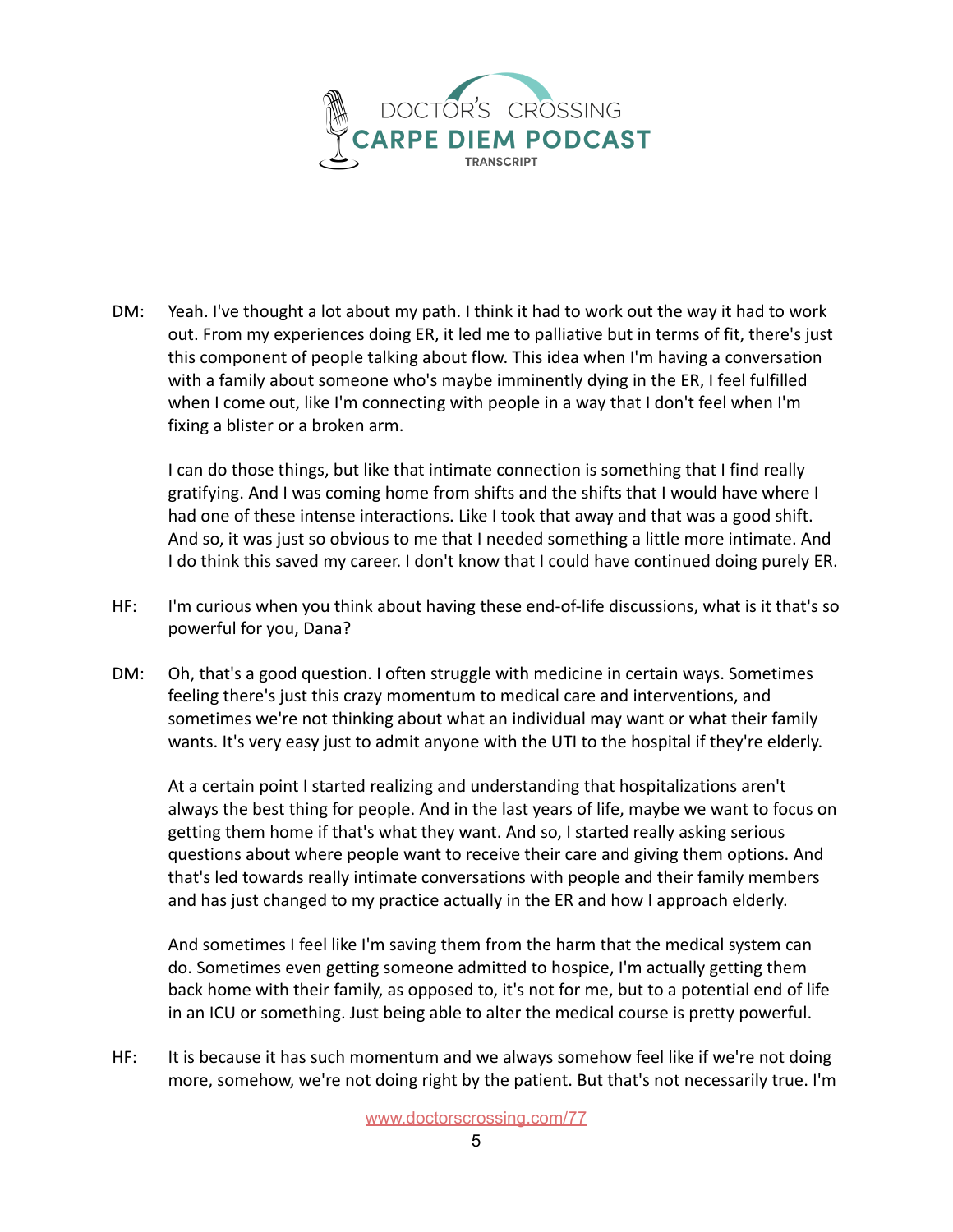

curious when you think about yourself and maybe even your childhood or your family, how you potentially were wired to do this work?

- DM: I haven't really thought about that before. That's a good question. In general, I feel like intuition is important to me and connecting with people. And I find that I really care about doing right, not just doing the status quo, maybe. There is some element of palliative care, where you are kind of going against the grain a little bit where I feel like, in medicine death is seen as a failure. I want to rebel against that and be like, death is inevitable, but it doesn't mean that we can't prepare for it. And I don't know, there's some part of me that kind of feels like a pioneer maybe in some sense. I kind of like going against the grain.
- HF: Yeah. I just get this so many of you are really trying to help understand what's the best way to transition for this person. And to do that, you really have to have a conversation with them and help them understand their options.
- DM: Yeah. I guess I find myself drawn towards having hard conversations. I don't know if it translates into my personal life, but I really struggled in medicine when it seems so glaringly obvious to me that a patient is incredibly ill and possibly dying and no one's talking about it.

I feel very strongly that a patient should know the family should know and we need to prepare. That's just this part of medicine that I have found my role I guess, is to kind of educate and to be a part of patient's care at that time.

- HF: Well, that's really lovely and it sounds like you found your calling. And that perhaps has a spiritual component too for you.
- DM: Yeah. I can't say enough about how it just feels so much more perfect doing. It just works. It fits. And recently, I just didn't even know that it was possible. I really didn't think that I could find a place in medicine that would be fulfilling.
- HF: I'm really happy that you have. Could you give us an idea of what a day might be like when you're doing hospice and palliative medicine?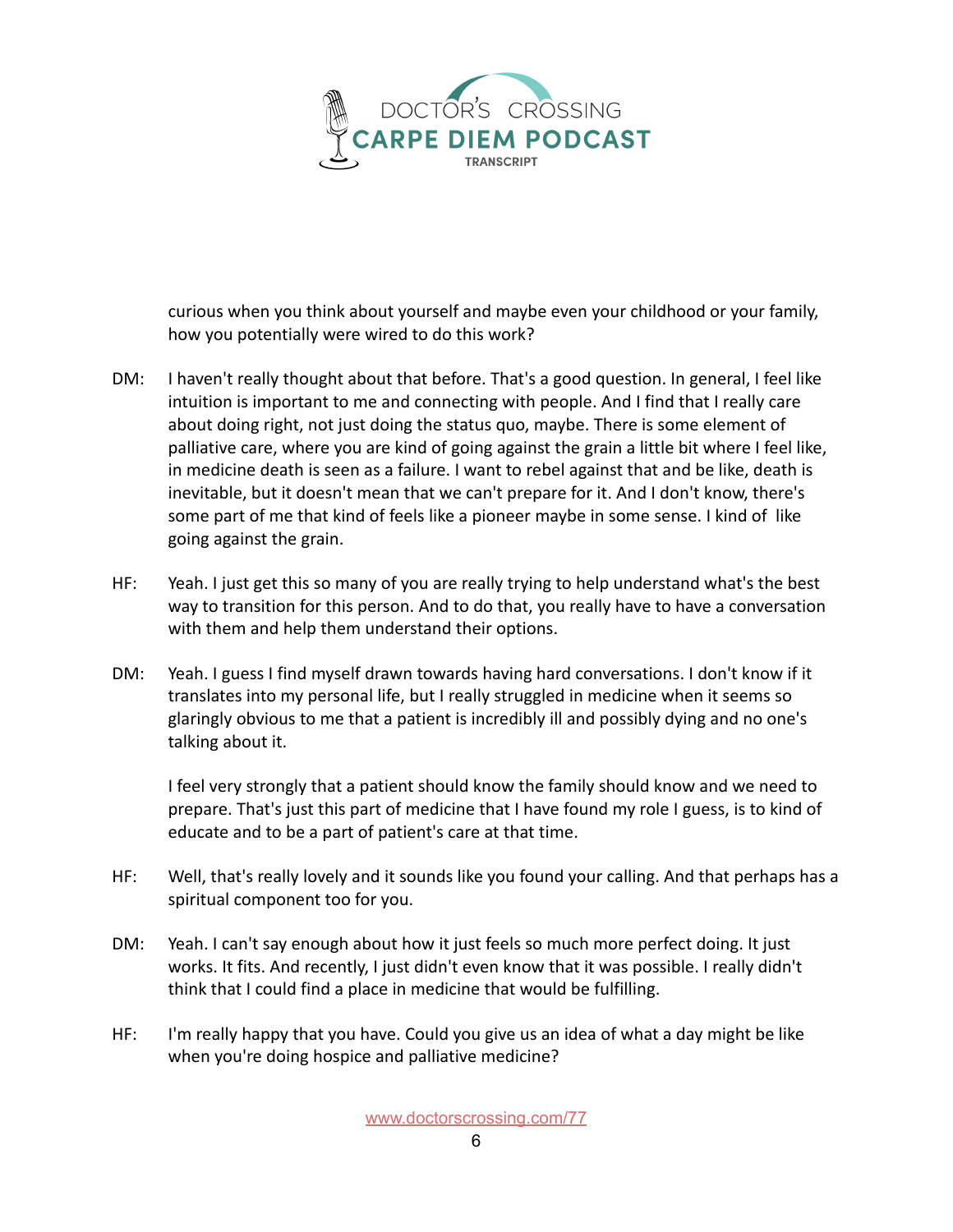

DM: Sure. I work 50% time at the VA and what my job looks like there, there are some weeks where I will be on the consult service. I will be leading a team with residents and a fellow where we attend to veterans that are in the hospital and do consults, mostly discussing goals of care in a critically ill veteran, or maybe addressing a new diagnosis of a serious illness. Or someone that is already established with palliative care that's having an acute hospitalization and working with the primary medicine teams to address their symptoms.

At the same time, we also have an inpatient hospice unit. Those patients as well. We have veterans that are living with us. They qualify when their diagnosis or prognosis is limited to about six months. We have veterans living with us for an extended amount of time at the end of their lives. I'll attend to those veterans as well.

And then we also have an outpatient clinic that I staff, a few afternoons a week. And that's following usually I would say cancer patients, but also anyone with advanced COPD, CHF or any other life limiting illness.

- HF: I know a lot of people when they hear that a physician that's working in hospice and palliative care, they wonder how do you deal with death all the time and dying? And doesn't it just get depressing?
- DM: Sure. I feel otherwise, and that might just be me, but I feel like the work is invigorating. Like I mentioned before, it's having these really intimate connections with people at their most vulnerable times. And for me, it's just much more fulfilling compared to the hustle and bustle of the ER, which can really be trying at times.

Yes, approaching death can be hard and it's heavy. But I think in doing hospice and palliative work, I'm part of this incredible team, we all have this very similar perspective that death and dying is a part of life and it's not a failure. We're helping families navigate this really challenging time. For me, it's not depressing, at least not right now. I'm at the beginning of my career. So, I'm sure there will be struggles, but it is much more meaningful work for me.

HF: How has it informed your own life?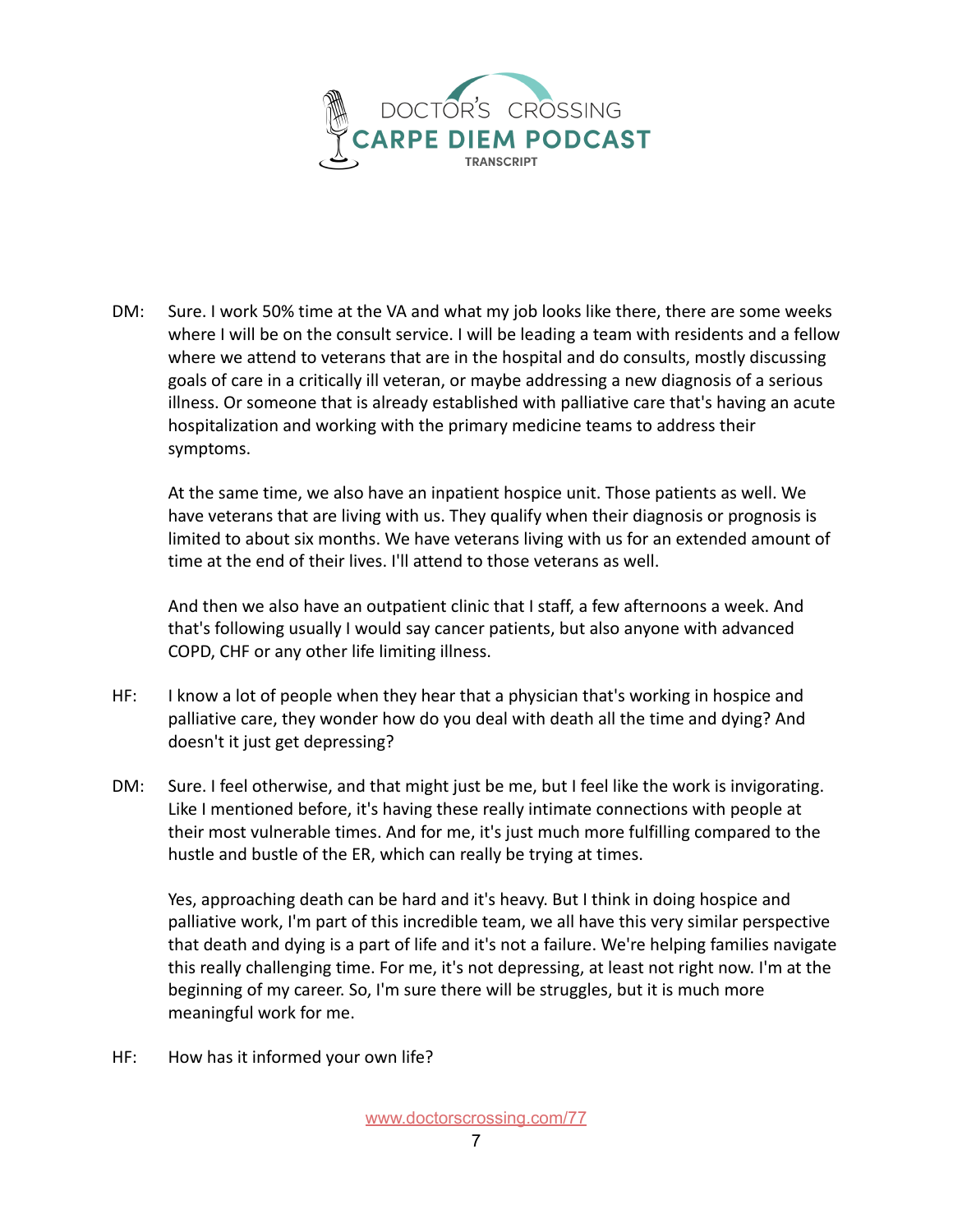

- DM: Yeah. I think ER taught me that anything can happen at any time. Life is precious and hospice and palliative work has taught me that similarly. In life there's a lot of unknowns. In meeting people at vulnerable times, I think it's given me an appreciation for how short life can be and you want to be living your best life, I guess. But really focusing on your priorities and making time for what matters and following what brings you joy. I think it's made me re-evaluate what's important to me.
- HF: Has it changed the way you live?
- DM: Yes.
- HF: Well, let's look a little bit at the nuts and bolts if someone is interested in doing this. For listeners who may not even be physicians or maybe even wondering, "Well, what's the difference between hospice and palliative care?" Could you give us a brief definition?
- DM: Sure. Well, the definition that I give oftentimes is that palliative medicine is a focus on the whole person and addressing symptoms, quality of life, emotional, spiritual distress for anyone with a serious illness. It doesn't have to mean that it is necessarily terminal even. It's just addressing someone's total care. Their mind, body, spirit, family connections with a diagnosis.

Whereas hospice becomes a part of palliative care when someone's life is limited to a prognosis of six months. It's a philosophy of care. When we start focusing on quality as opposed to quantity of life and making those decisions. And hospice itself, I could go into, but it is just a benefit that anyone qualifies for when their prognosis is six months or less.

- HF: All right. Excellent. And in order to work in these areas, does the physician need to do a fellowship like you did?
- DM: I believe it has recently been updated. There's a formal fellowship training to become board certified in hospice and palliative care. Previously, it was something that physicians could get grandfathered into and take the boards without having to do a fellowship. But now I believe physicians have to do a fellowship. And it's one year available to I believe any specialty, to be honest. Whereas for me, I had to do four years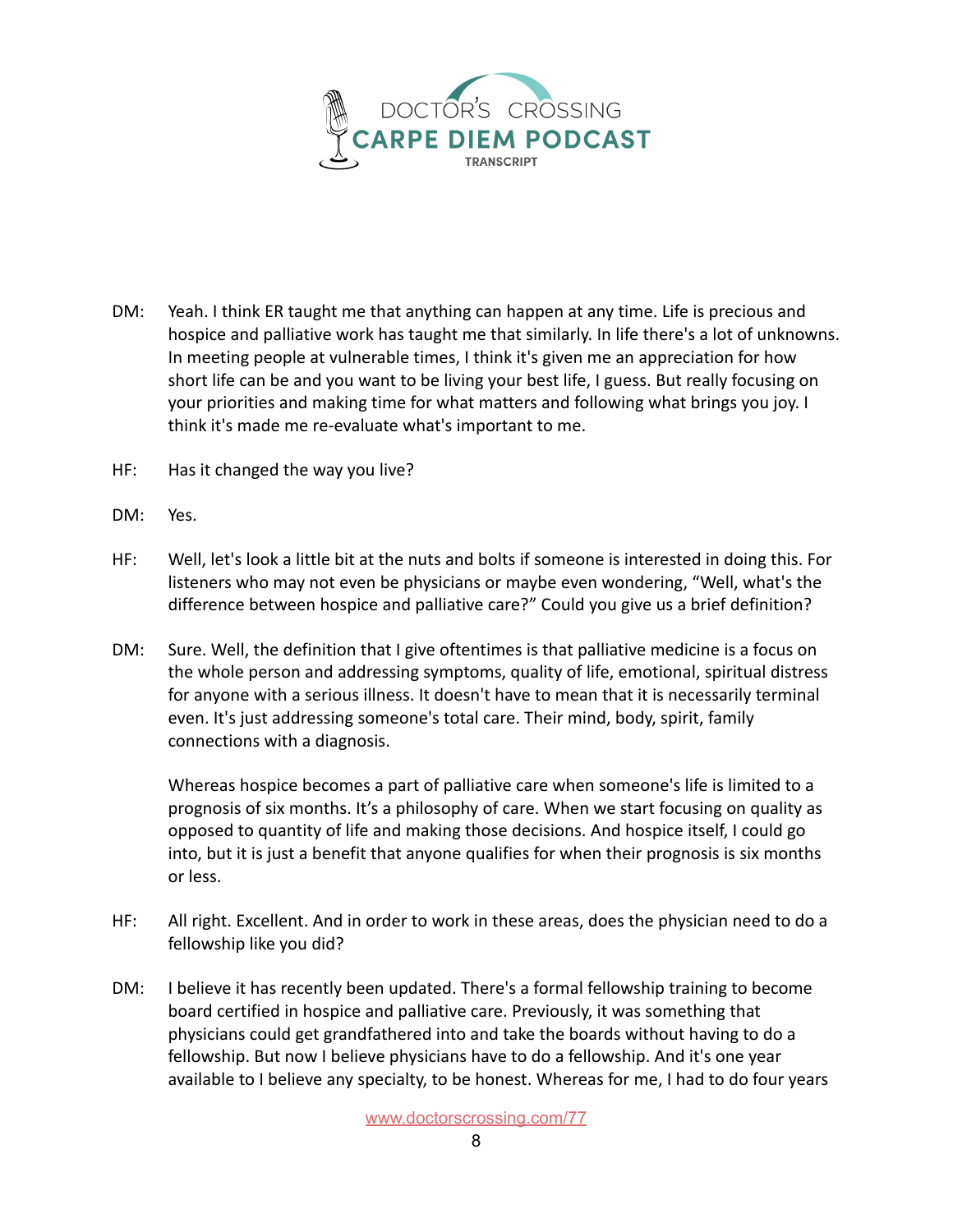

of ER residency. This fellowship was one year. I was able to do it part-time so I could continue working in the ER. I did a month on and a month off over two years.

But I'm not entirely sure if that's available or out there. I do know that there's plenty of education and certification out there if people are interested in gaining palliative medicine skills. But I don't know if a fellowship is required for certain positions, whether or not people are looking for fellowship graduates to be like a hospice director or whatnot, because previously that wasn't required.

- HF: Right. And how does the job market look? I may be asking you a question that you're not familiar with, but what's the word out on the street?
- DM: I can just speak to more perceptions of hospice and palliative medicine. It wasn't anything that I was exposed to in med school. And now we're getting med students asking to rotate with us and it's a required rotation for internal medicine residents here in New Orleans. And we have a fellowship program here that's growing and having more fellows year after year.

I think for many reasons we're needing more palliative care doctors. There's not enough of us to meet the growing need with the silver tsunami that's coming. And I think it's just a field that's growing because medicine needs it. And I know a lot of people feel like it's a field that it's addressing the art of medicine on the humane side.

- HF: Well, when you describe palliative medicine as addressing the mental, spiritual, emotional, like holistic aspects of the patient, well, that just sounds like good medicine right there.
- DM: Yeah. There's this saying in theory, we wish that all doctors could be palliative docs and that was just something that was taught.
- HF: Right. More integrative. Are you able to give a little guidance about compensation, which is always a common question when you're making changes?
- DM: Yeah, sure. I believe that my role as a palliative doc, at least working at the VA, is compensated similar to a hospitalist physician, which is fine. But it's a pay cut from the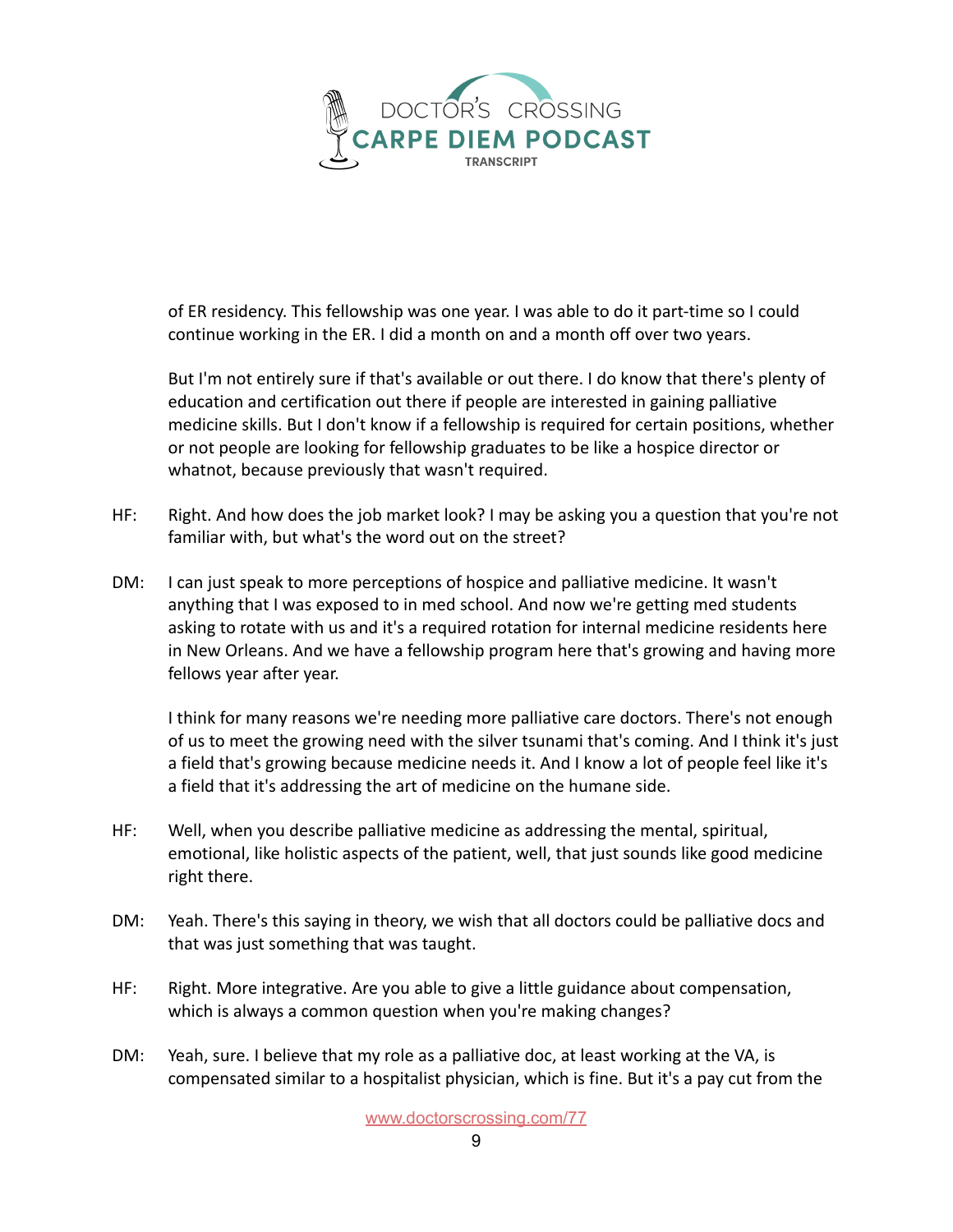

ER. If I were to work full time as an ER physician. That is a little bit more lucrative, but it just wasn't something sustainable for me.

I've made some calculated decisions about what's important to me. And one can definitely get by on a palliative physician salary. It's just maybe a little different than what I had anticipated.

- HF: I love that you shared that because you were making it sound like that you wouldn't not have been able to continue in clinical medicine strictly working in the emergency department. It could have been a career ending in that sense.
- DM: Yeah. There were times when I was looking for ways out of clinical medicine. And like I said, I think this saved my career. I think I found a place in medicine that feels right and is fulfilling. I've just been shocked and surprised at myself that I could enjoy this as much as I am.
- HF: Well, I wish people could see your face. It was definitely glowing. And I can really hear that this is connected to your heart and you're bringing an amazing healer to these patients in a real time of need. Because if they're not going to get it now, it's going to be too late. And that is such a gift that you're giving them. I'm really proud of you and happy for you Dana.
- DM: Thank you. It's been so rewarding. Just anecdotally, I've gotten more gratitude and thanks from patients in my two months of doing palliative medicine compared to six years of ER.
- HF: Wow. Wow. That's some telling there.
- DM: Yeah, it's obviously a good fit for me. I'm really lucky to be able to do this job.
- HF: I'm sure you'll be inspiring others. And if someone's interested in starting to explore this on their own, what are some steps that you would recommend?
- DM: Yeah. I would reach out to physicians in the area that are doing palliative care. Just getting to know what a typical day looks like maybe, seeing if your hospital system has a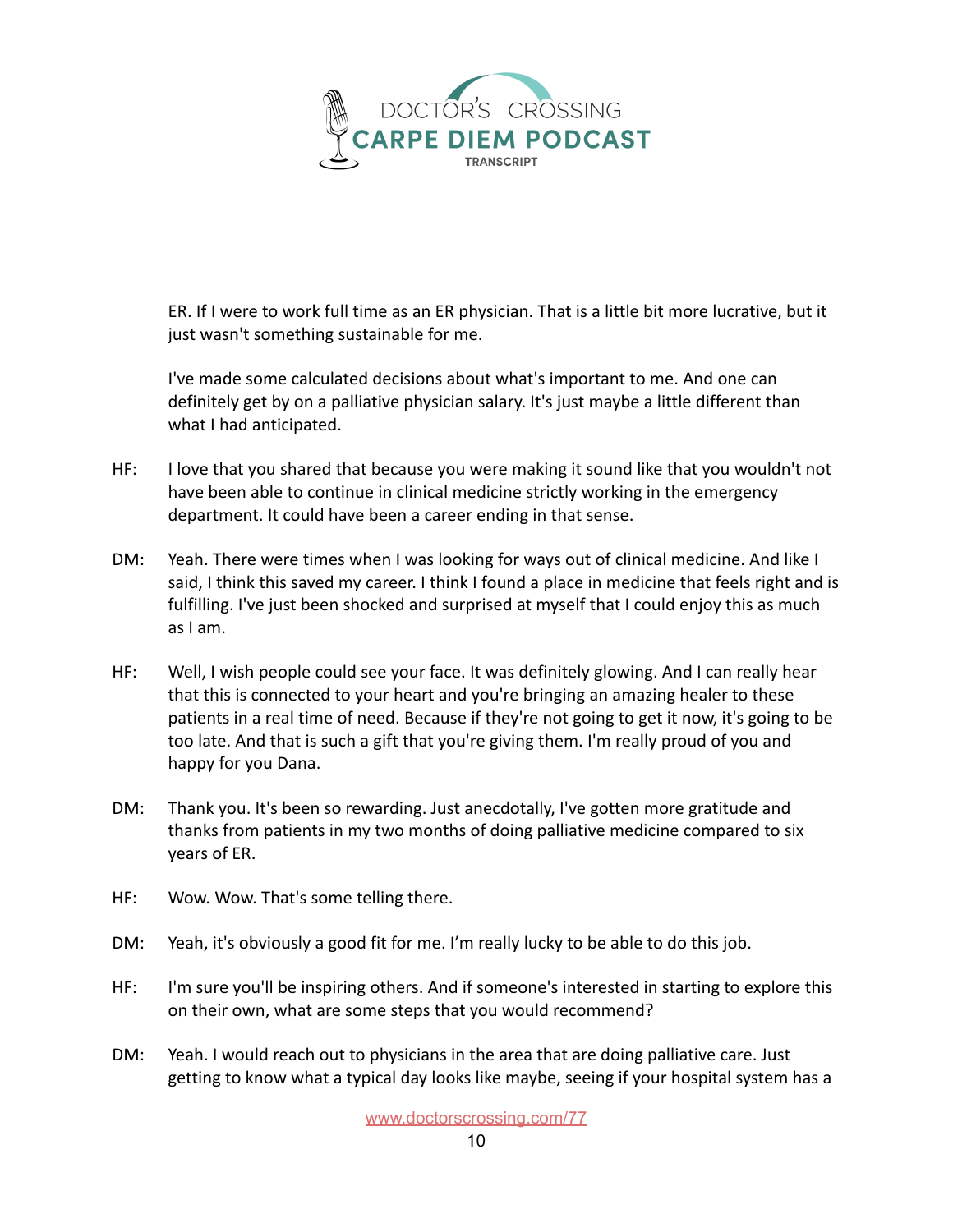

palliative care section and meeting them or reaching out to maybe some possible mentors or people that are doing this work.

There's a lot of literature out there about this aspect of medicine, death and dying. And there's plenty of books out there. There are laypeople's events. There's a death café, it was something that I had gone to when I was contemplating.

- HF: Oh, really? A death café?
- DM: Yeah. And these forums where it's a movement of forums for people to meet and talk about this subject matter that has long been avoided.
- HF: Oh, interesting. So, you had some coffee and…
- DM: Cake
- HF: Oh, I like that. Let them eat cake. It's interesting. A friend of mine from residency was visiting and she finished a big career in dermatology and she's looking at what to do next. And she's volunteering at this hospice program near where she is. And part of preparing for that, they're having her take these courses where they talk about this transition time.

And she says interestingly hearing about this transition language for those people who are dying is really helping me think about this transition time for me, that there are a lot of parallels. I just thought that was really interesting. And I just also wanted to bring it up too, because there may be some physicians who aren't looking for a career, but they'd like to volunteer in this area.

- DM: Yeah. And I think this area too, it can benefit any physician. So much of the work and the training that I received doing my fellowship was about communication and talking to people.
- HF: Yes, yes.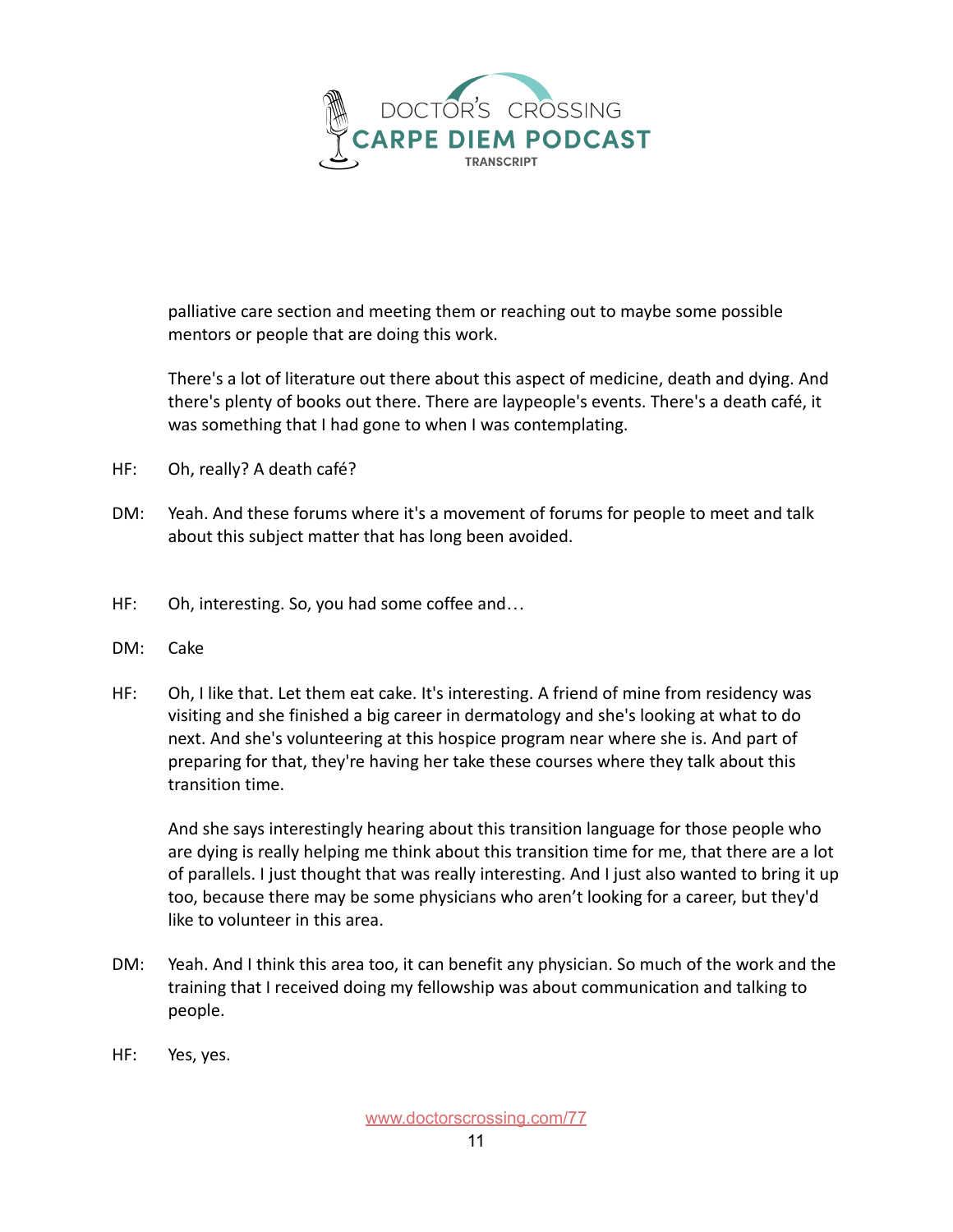

- DM: And learning how to have an actual conversation as opposed to talking at them, which doctors like to do. I think it's valuable for everyone. We all need to talk about our plans for the future.
- HF: Yeah. And how to have difficult conversations. Another thing my friend said when she was talking about this training is that they emphasize how to be with somebody and truly listen and not fix things. Because we're always about, "Well, let's fix the problem." Well, when someone's dying, you're not fixing that problem. What do you have left? You need to be with that person.
- DM: Right. I feel very strongly that this is a real gap in our medical education. When I think about the percentage of physicians that go into a field for birth, like OB-GYNs and pediatricians. And then on the other side are geriatricians and palliative docs that are similar working at the end of life. The numbers are shocking. And in terms of the amount of medical education that focuses on death, something that happens to a hundred percent of our population, and we just don't talk about it.
- HF: Well, you're talking about it. You're part of the change here, Dana. And just one last question, well maybe two. But one question is on a scale of zero to 10, how much are you enjoying hospice and palliative care?
- DM: 10.
- HF: All right. Awesome. I love it. And any last words that you'd like to share for a physician who might be feeling like "I'll never figure this out? I'm stuck at the crossroads?"
- DM: Yeah. I've been there. And I think being honest with yourself, acknowledging that your career may not look like what you are expecting it to look like, being open and humble and really following things that do bring you joy, I think will lead you to something. And it may not be medicine and that's okay. But you're not alone.

I know so many physicians, like friends and colleagues and classmates, this is hard work. And I don't know if it's what we anticipated or I don't know if it's what we were told we were getting into, but I think you only have one life and it's best if you can find something that you enjoy doing.